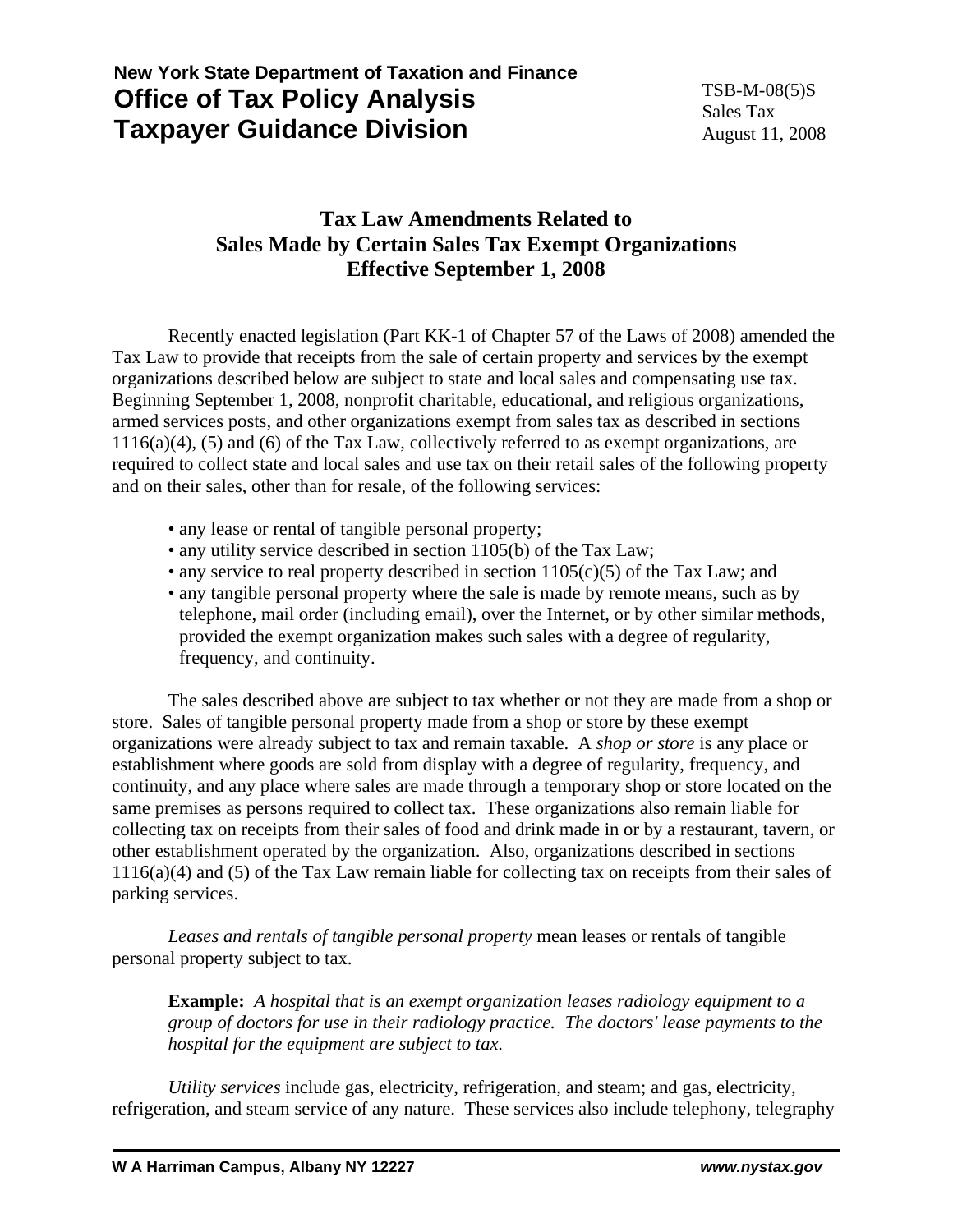and telephone and telegraph service of any nature, except interstate and international telephony, telegraphy and telephone and telegraph service; telephone answering services; prepaid telephone calling services; and mobile telecommunications services.

**Example:** *A private college that is an exempt organization sells and separately bills telephone services to its students. These sales of telephone services by the private college are subject to tax.*

**Example:** *A hospital that is an exempt organization provides telephone answering services to medical practices located in the hospital. The hospital's sales of telephone answering services are subject to tax.*

**Example:** *A charitable relief agency that is an exempt organization leases space in its building to a commercial tenant and submeters electricity to the tenant. The agency's charge to the tenant for electric service is billed separately and is not included in the tenant's rent. The sale of electric service by the agency is subject to tax.*

*Services to real property* means maintaining, servicing, or repairing real property to keep it in a condition of fitness, efficiency, readiness, or safety, or restoring it to such condition. Taxable services include, but are not limited to, painting and cleaning services, landscaping and lawn services, snow plowing, and property repair services.

**Example:** *A preservation society that is an exempt organization does repair work on privately-owned historic homes. The society pays 50% of the repair costs and charges the individual homeowners the remaining amount. The society's charges to the homeowners for the repair work are subject to tax.*

*Sales made by remote means* include sales made by telephone, mail order (including email), over the Internet, or by other similar methods. Sales made by remote means are taxable when made with a degree of regularity, frequency, and continuity.

 • *Telephone sales* include any sales by an organization that occur as a result of telephone contact, whether the call is initiated by the organization or by a prospective customer.

**Example:** *An exempt organization that fosters international amateur sports competition places television advertisements to sell sports equipment imprinted with the organization's logo. Customers place orders for the products by telephone. The organization accepts telephone orders for its products throughout the year. Sales of the sports equipment by the exempt organization are subject to tax.* 

 • *Mail order* includes cases where the order is initiated by email or mail. In many instances, organizations publish mail-order catalogs from which customers purchase products. Mail-order sales may be similar to telephone sales in that customers may place orders for products by telephone and have the products delivered to them by mail.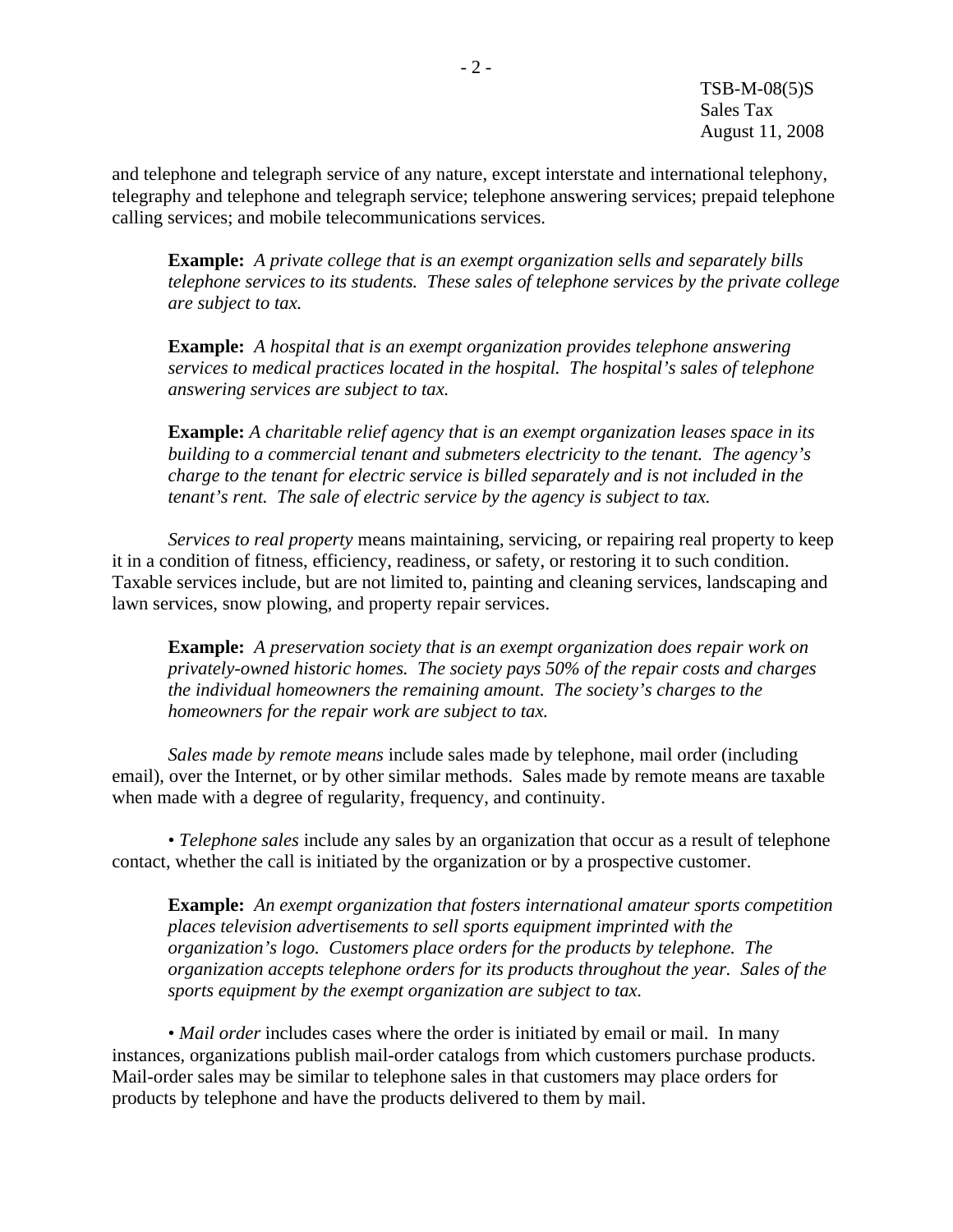TSB-M-08(5)S Sales Tax August 11, 2008

**Example:** *A scientific research foundation that is an exempt organization distributes a catalog displaying books and videos sold by the organization. Throughout the year customers place orders with the organization by mail and the products are delivered by mail. Sales of the books and videos by the exempt organization are subject to tax.*

 • *Internet sales* means sales effected via the Internet. For example, these could be sales made from an exempt organization's online or virtual store, which may be accessed on the organization's Web site or some other Web site. If the exempt organization sells goods or services on its own Web site or if the organization sells its goods and services through an online store which is hosted by another Web site, and the organization makes such sales on a regular, frequent and continuous basis, then the organization's Internet sales are subject to tax.

**Example:** *An art museum that is an exempt organization sells books, jewelry, posters, and prints from a virtual store located on its Internet Web site. Sales of these items occur throughout the year. Sales made from the art museum's virtual store are subject to tax.*

 Certain other sales made by exempt organizations to their customers that are not made from a shop or store and are not made by remote means are not subject to tax. However, the sales must be made by the exempt organization and not a third-party vendor. For example, sales solicited by an exempt organization using only door-to-door visits are not subject to tax if the exempt organization purchases the items sold from a third-party supplier and then resells the items to its customers. These sales are not subject to tax because the sales are not made from a shop or store and are not sales made by remote means.

**Example:** *A youth basketball league that is an exempt organization sells decorative candles for its annual fundraiser. League members solicit sales only through door-to-door visits, showing potential customers a brochure of the various candles available for purchase. The league members take orders and collect payment from their customers at the time of the door-to-door visit. Orders are not placed by the customers by mail or by telephone or over the Internet. The league then purchases the candles from a supplier and arranges for delivery of the candles to its customers. Sales of the candles by the youth basketball league are not subject to tax since the sales are not made from a shop or store and are not sales made by remote means.*

### **Definitions**

*Section 1116(a)(4) organizations* include any not-for-profit corporation, association, trust, or community chest, fund, foundation, or limited liability company organized and operated exclusively for religious, charitable, scientific, literary, or educational purposes, testing for public safety, fostering national or international amateur sports competition, or preventing cruelty to children or animals.